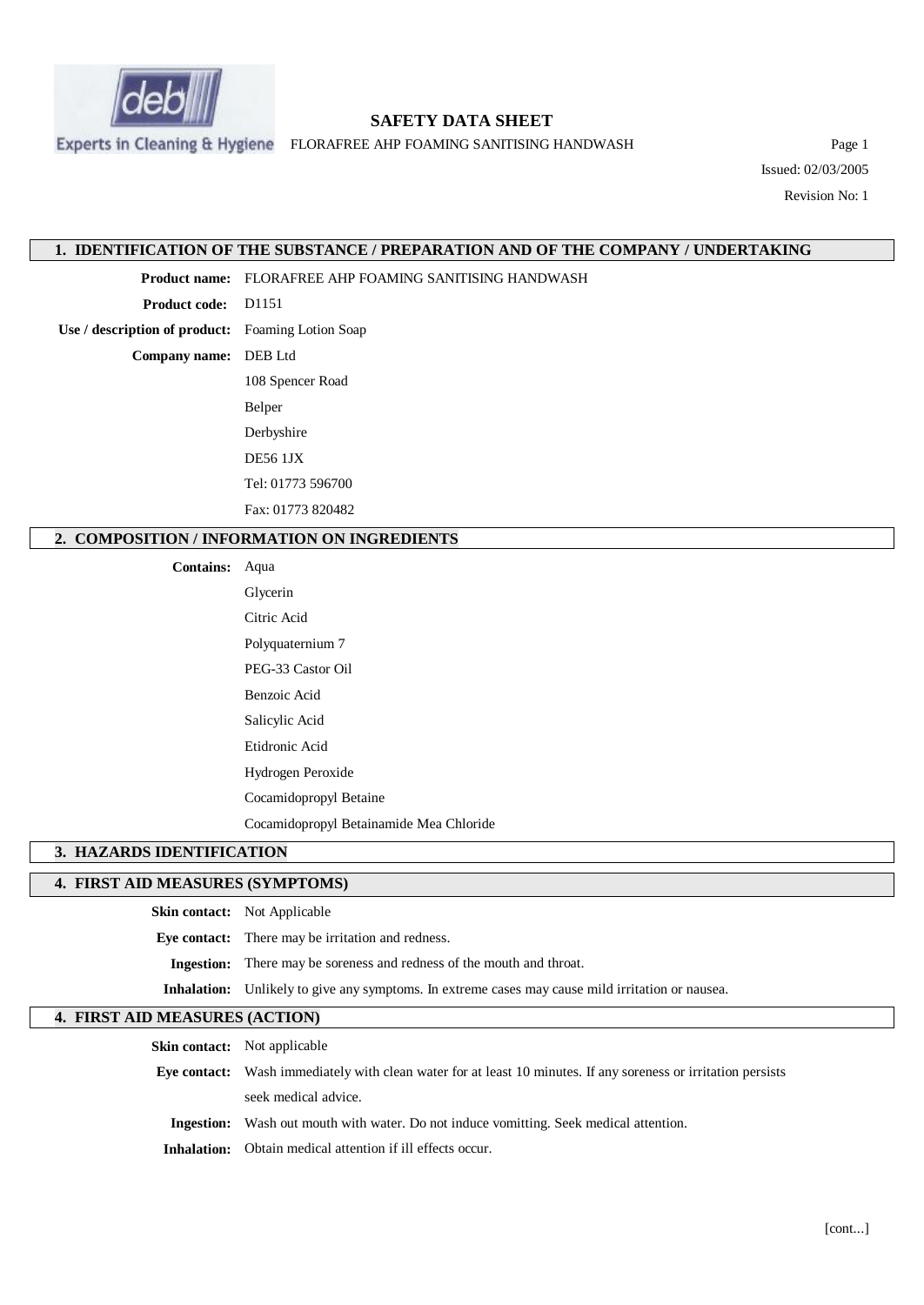# **SAFETY DATA SHEET**

## FLORAFREE AHP FOAMING SANITISING HANDWASH Page 2

| 5. FIRE-FIGHTING MEASURES                  |                                                                                                                       |
|--------------------------------------------|-----------------------------------------------------------------------------------------------------------------------|
|                                            | <b>Extinguishing media:</b> This product is water based and will not support combustion.                              |
| <b>6. ACCIDENTAL RELEASE MEASURES</b>      |                                                                                                                       |
|                                            | Personal precautions: In the event of spillage mop up bulk and dilute remainder to foul drain with water. Treat large |
|                                            | spillages as industrial waste.                                                                                        |
| <b>Environmental precautions:</b>          | Do not allow to contaminate watercourses or rivers.                                                                   |
| <b>Clean-up procedures:</b>                | In the event of spillage mop up bulk and dilute remainder to foul drain with water. Treat large                       |
|                                            | spillages as industrial waste.                                                                                        |
| 7. HANDLING AND STORAGE                    |                                                                                                                       |
|                                            | Handling requirements: Do not mix with any material other than water, as directed. Wear suitable personal protective  |
|                                            | equipment, as detailed in section 8. Avoid contact with eyes If the product is to be used for an                      |
|                                            | application other than that stated on the label, contact Technical Services Hotline (01773                            |
|                                            | 880367) to check suitability.                                                                                         |
| <b>Storage conditions:</b>                 | Protect from extremes of temperature. Use within one year of manufacture. (see date code on                           |
|                                            | pack for date of manufacture).                                                                                        |
| Suitable packaging:                        | Must only be kept in original packaging.                                                                              |
| 8. EXPOSURE CONTROLS / PERSONAL PROTECTION |                                                                                                                       |
|                                            | Respiratory protection: Respiratory protection not required.                                                          |
| <b>Hand protection:</b>                    | Not applicable.                                                                                                       |
| Eye protection:                            | Not required under normal use conditions.                                                                             |
|                                            | <b>Skin protection:</b> Not required under normal conditions or unless contact is prolonged.                          |
| 9. PHYSICAL AND CHEMICAL PROPERTIES        |                                                                                                                       |
|                                            | State: Liquid                                                                                                         |
| <b>Colour:</b>                             | Colourless                                                                                                            |
| Odour:                                     | Characteristic odour                                                                                                  |
| <b>Solubility in water:</b> Highly soluble |                                                                                                                       |
| pH: 3.5                                    |                                                                                                                       |
| <b>10. STABILITY AND REACTIVITY</b>        |                                                                                                                       |
| <b>Stability:</b>                          | Stable under normal conditions.                                                                                       |
|                                            | Conditions to avoid: Avoid extremes of temperature.                                                                   |
|                                            | Materials to avoid: Do NOT mix with bleaches as this will liberate poisonous chlorine gas.                            |
| 11. TOXICOLOGICAL INFORMATION              |                                                                                                                       |
|                                            | Routes of exposure: Eye contact- Irritant and may cause inflammation. Ingestion may cause mild gastric irritation     |

# **12. ECOLOGICAL INFORMATION**

**Persistence and degradability:** This product conforms to current EEC directives on biodegradability.